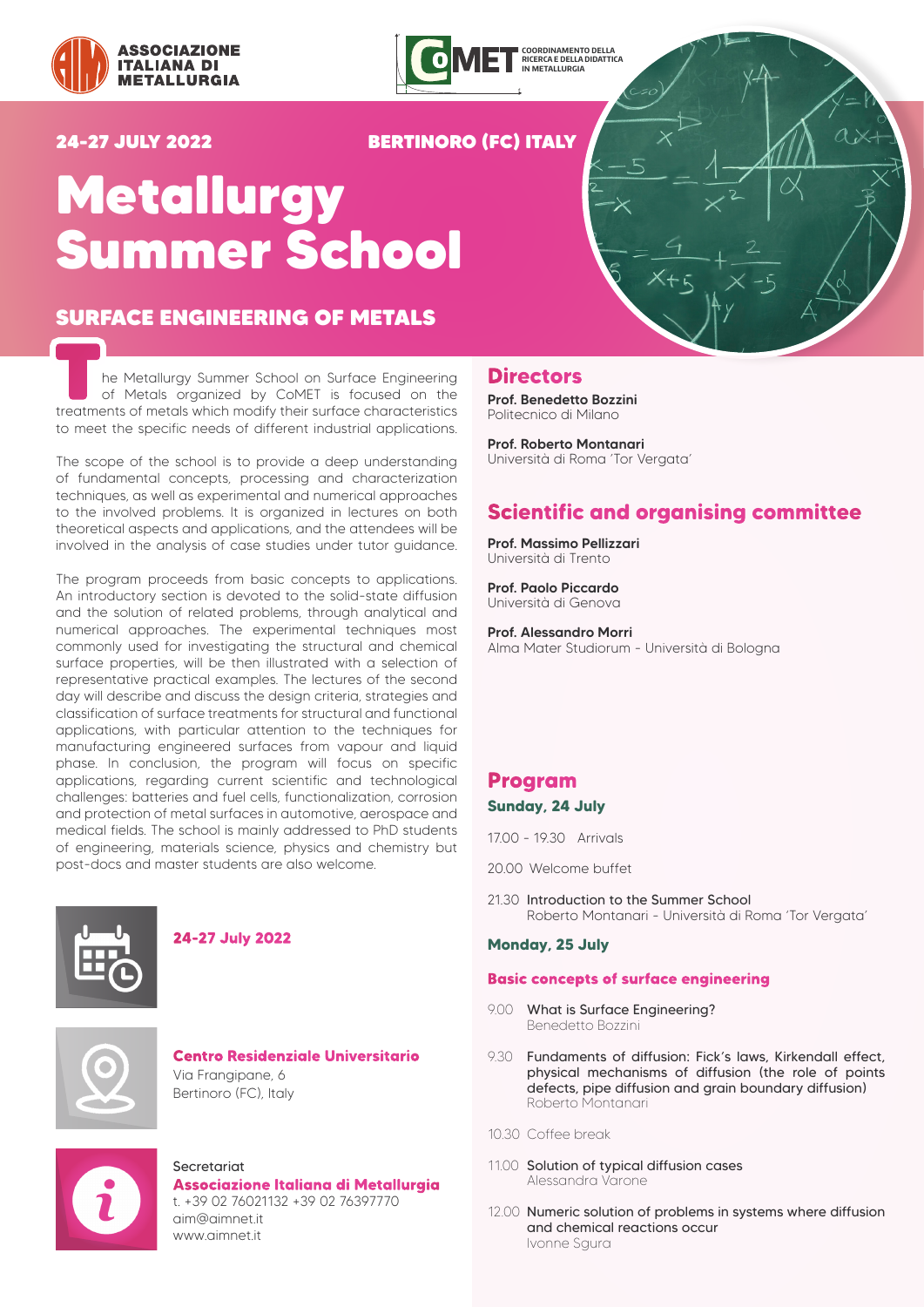



# 24-27 JULY 2022 BERTINORO (FC) ITALY

# Metallurgy Summer School

# SURFACE ENGINEERING OF METALS

# **Program**

#### **Monday, 25 July**

#### **Experimental techniques / Exercises**

- 14.30 Experimental techniques for surface analysis I (structure) Nora Lecis and Roberto Montanari
- 15.30 Experimental techniques for surface analysis II (microchemistry) Alessio Mezzi and Saulius Kaciulis

- 16.30 Coffee break
- 17.00 Case studies: exercises of students with tutor assistance
- 19.30 Aperitif

#### **Tuesday, 26 July**

#### **Engineered surfaces**

- 9.00 Classification and design criteria for thermo-chemical treatments of metal parts Massimo Pellizzari
- 10.00 Design and strategies of surface optimization for structural and functional applications Antonio Gloria
- 11.00 Coffee break
- 11.30 Techniques for manufacturing engineered surfaces (from liquid phase) Carla Martini
- 12.15 Techniques for manufacturing engineered surfaces (from vapour phase) David Dellasega

#### **Batteries and fuel cells / Exercises**

- 14.30 Modified surfaces for batteries and fuel cells Claudio Mele
- 15.30 Engineered surfaces of interconnects for the stacking of fuel cells Paolo Piccardo and Roberto Spotorno
- 16.30 Coffee break
- 17.00 Surface analyses: exercises of students with tutor assistance

#### **Wednesday, 27 July**

#### **Corrosion and protection of metallic surfaces**

- 9.00 Structure and applications of layered double hydroxides (LDHs) Maria Richetta
- 10.00 Corrosion and protection of metallic surfaces (part I) Aerospace and automotive applications Tullio Monetta
- 11.00 Coffee break
- 11.30 Corrosion and protection of metallic surfaces (part II) Biomedical applications Annalisa Acquesta
- 12.30 Conclusions and closing remarks Benedetto Bozzini and Roberto Montanari

20.00 Social dinner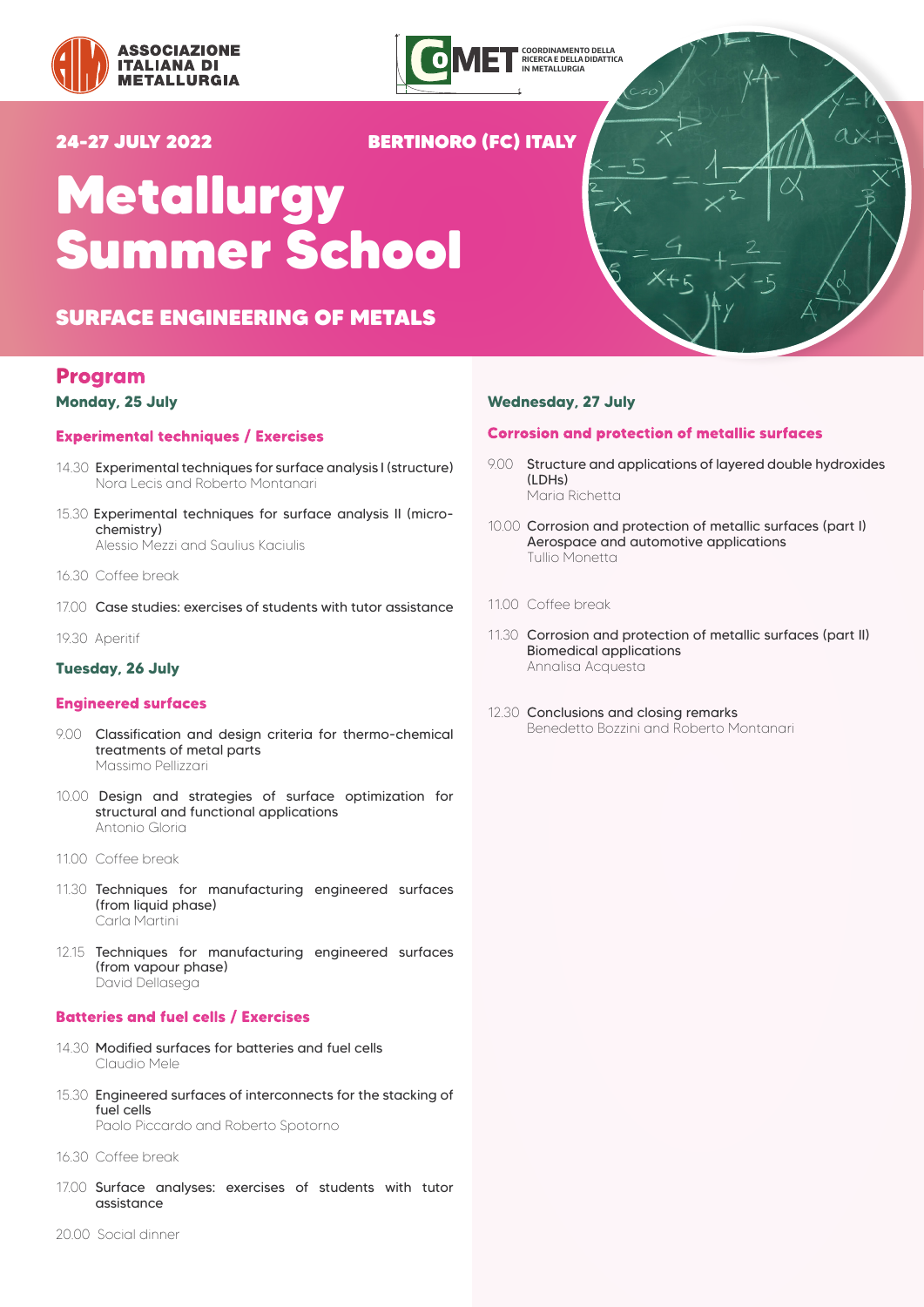

### **Monday, 25 July**

#### **Benedetto Bozzini - What is surface engineering?**

A range of functional properties of diverse technological components, crucially depend on the structure and composition of their surface. For this reason, materials scientists try to gain fundamental understanding of the surface properties of materials and to tailor them, in view of achieving optimal performance. The physics of surfaces is a subject in its own right, surface analytics is a dedicated field of science and surface modification processes are dreadfully varied in physical and chemical nature. All this makes surface engineering a complex and sometimes chaotic sea, that this talk has the ambition of helping to chart and navigate, providing a common and comprehensive logical framework, in support of the lessons that will follow.

#### **Roberto Montanari - Fundaments of diffusion**

The lecture aims to introduce the basic concepts of solid state diffusion. The Fick's laws and the Kirkendall effect will be presented. The physical mechanisms of diffusion, the role of points defects, pipe diffusion and grain boundary diffusion will be discussed.

#### **Alessandra Varone - Solution of typical diffusion cases**

Diffusion plays a key role in the kinetics of many phenomena and processes such as surface oxidation of metals, heat treatments, surface hardening of steels, gas storage etc. In the lecture the analytical solution of some typical diffusion cases will be presented and discussed.

#### **Ivonne Sgura - Numerical solution of problems in systems where diffusion and chemical reactions occur**

The lecture focuses on some reaction-diffusion differential models for electrodeposition where morphological patterns, like spiral waves and Turing patterns, are present. We focus on their numerical approximation, on comparisons with experiments and related parameter identification.

#### **Nora Lecis and Roberto Montanari - Experimental techniques for surface analysis I (structure)**

The lecture will provide an overview of the principal experimental techniques commonly used to investigate the structural features of the metallic surfaces: X-ray diffraction, micro-hardness test, nano-indentation test, mechanical spectroscopy. The analysis of wear resistance and adhesion will also be described, with a focus on the wear resistance and scratch test. Examples of structural analysis will be given.

#### **Alessio Mezzi and Saulius Kaciulis - Experimental techniques for surface analysis II (micro-chemistry)**

One of the most important aspects in the surface engineering of metallic materials is the determination of surface chemical composition and its modification in the working conditions. In this direction, a significant role is played by surface electron spectroscopies, because they are conceived as a tool for the investigation of the surface chemical composition, identifying the chemical state of the elements and their lateral distribution down to the micrometric scale. Here an overview will be given of basic principles and experimental case studies of the main surface analysis techniques employed to investigate the surface of metallurgical materials: X-ray photoelectron spectroscopy (XPS), Auger electron spectroscopy (AES) and electron energy loss spectroscopy (EELS). The information depth of these techniques is limited to the first monolayers (< 10 nm), but it can be extended further by using depth profiling with ion sputtering.

#### **Tuesday, 26 July**

#### **Massimo Pellizzari - Classification and design criteria for thermo-chemical treatments of metal parts**

Thermochemical surface treatments represent a powerful tool to increase surface hardness, load bearing capability, wear and fatigue resistance of steel and metal parts. Nevertheless, these achievements can be obtained if the most suitable process is selected, as well as the optimum processing parameters. Aim of present lecture is to introduce the main thermochemical surface treatments, their selection and design criteria.

#### **Antonio Gloria – Design and strategies of surface optimization for structural and functional applications**

The increasing applications of advanced technologies in industrial production have currently led to product reimagination from a new standpoint. Over the past years, great efforts have also been made to develop surface modification strategies. An approach towards topography optimization will be described to fine-tune topology-optimized models. Even though methods for manufacturability will be considered when performing topology optimization, manufacturability for topography optimization will be also analysed.

#### **Carla Martini - Techniques for manufacturing engineered surfaces (from liquid phase)**

Techniques for manufacturing engineered surfaces (from the liquid phase): deposition methods from aqueous solution, widely applied in the field of engineering components, will be presented and discussed in terms of process, coating microstructure and properties. The following topics will be covered: (i) electrodeposition of Cr and autocatalytic (electroless) deposition of Ni-P; (ii) anodising (both by conventional and innovative methods, such as Plasma Electrolytic Oxidation).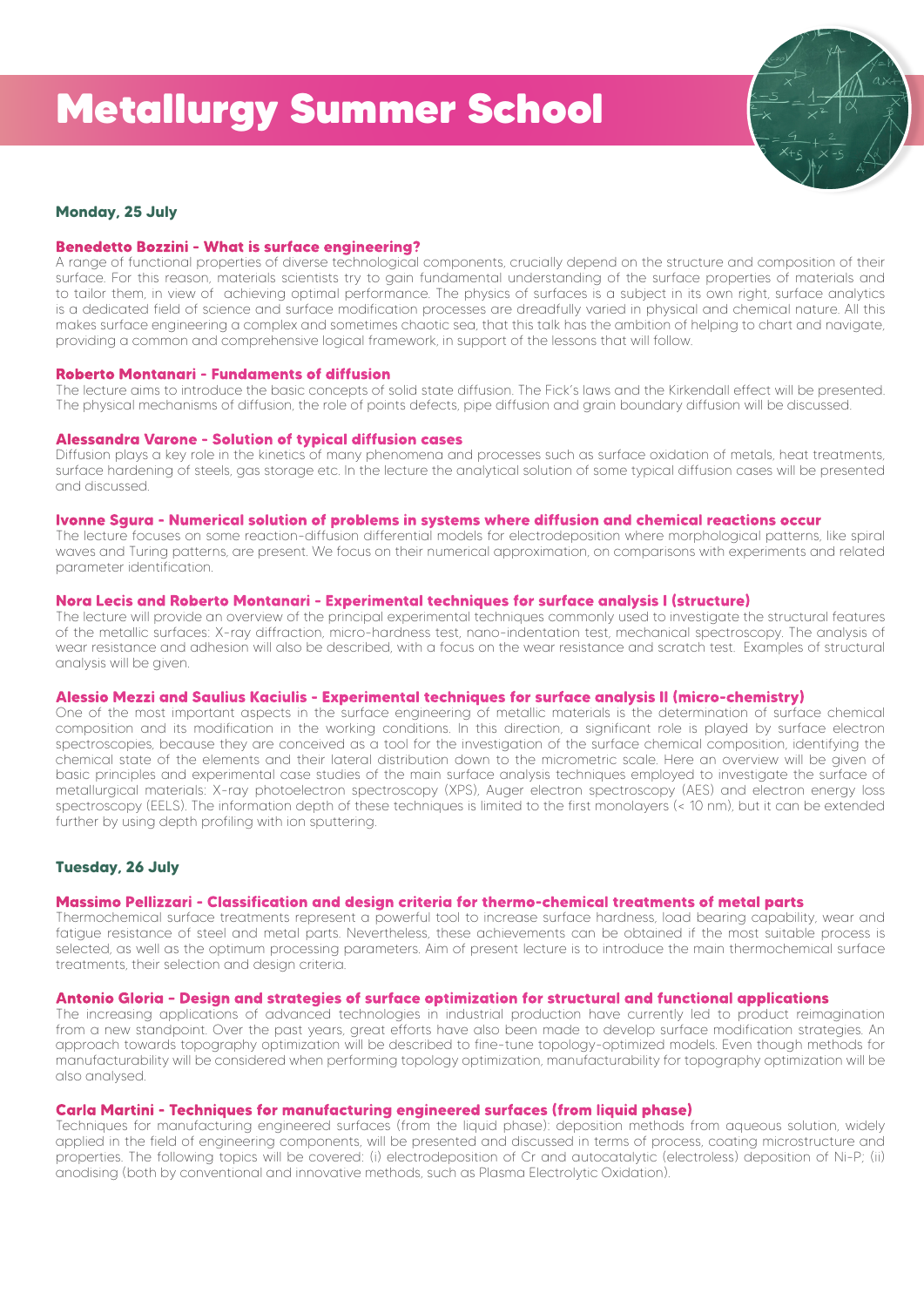

### **Tuesday, 26 July**

#### **David Dellasega - Techniques for manufacturing engineered surfaces (from vapour phase)**

The properties of a metallic surface can be properly tailored through the growth of a film or a coating where the constituents are in vapour phase. In the present lecture different physical vapour deposition techniques, such as magnetron sputtering (DC, RF, HiPIMS), cathodic arc, thermal evaporation and pulsed laser deposition will be presented and discussed. The role of the process parameters in determining the features (e.g. stoichiometry, crystalline structure, mechanical and optical properties, etc.) of the deposited films will be shown. Relevant examples will also be presented and discussed.

#### **Claudio Mele - Modified surfaces for batteries and fuel cells**

Batteries, fuel cells and other electrochemical devices play an important role on the energy storage stage. Most electrochemical reactions occur on the electrode-electrolyte interface and interface components, surface structure and properties determine the performance of the devices. Thus, to improve their performance, the surface and interface in batteries and fuel cells can be efficiently modified and tuned. Recent research about surface modification in electrodes will be presented and discussed.

#### **Paolo Piccardo and Roberto Spotorno - Engineered surfaces of interconnects for the stacking of fuel cells**

The power scalability of fuel cells is achieved by introducing interconnects, joining elements providing mechanical support and electrical contact between the cells. The severe operating conditions lead to the careful selection of ferritic stainless-steel grades matching mechanical and chemical properties for the application of such components. The classes will focus on the materials selection and usage, best practice and case studies from the lab and real application.

#### **Wednesday, 27 July**

#### **Maria Richetta - Structure and applications of layered double hydroxides (LDHs)**

Layered double hydroxides (LDHs) are ionic lamellar materials belonging to the group of anionic clays, whose structure is based on brucite-like layers, which can host even complex organic molecules. Engineered LDHs can find a large variety of applications such as additives in organic anticorrosion coatings, in flame retardants, for water treatment and purification or for biomedical applications. Several synthesis techniques have been successfully applied. A wide variety of structures can be obtained under different preparation conditions, but a good control of composition and morphology of the deposited film is still a challenging task. It will be shown that the LDHs morphology is strongly affected by the microstructure of the substrate on which they grow.

#### **Tullio Monetta - Corrosion and protection of metallic surfaces (part I) Aerospace and automotive applications**

Several different metals and alloys are used in the aerospace and automotive field. When exposed to the working environment, their thermodynamic and kinetic behaviour is quite diverse, causing rapid parts degradation. After a short enumeration of the metal families used in aerospace and automotive applications, the types of degradation mechanisms affecting them will be shown, and the most suitable industrial surface treatment to improve their durability will be proposed. To do this, a rapid overview of the surface characterization techniques used to evaluate their effectiveness will be shown, too.

#### **Annalisa Acquesta - Corrosion and protection of metallic surfaces (part II) Biomedical applications**

The interaction of biomaterials with the human body involves complex phenomena at the biomaterial/tissue interface. Biomaterials must have mechanical or surface properties to meet the needs of a particular application. For this reason, different metals are used, such as 316L stainless steel, cobalt-chromium alloys, titanium-based alloys and others. This lesson will present an overview of metals biomaterials degradation problems and possible surface treatments to protect or functionalize them.



Via F. Turati, 8 · 20121 Milano Tel. 02-76021132 Tel. 02-76397770 e-mail: aim@aimnet.it www.aimnet.it

**Secretariat**